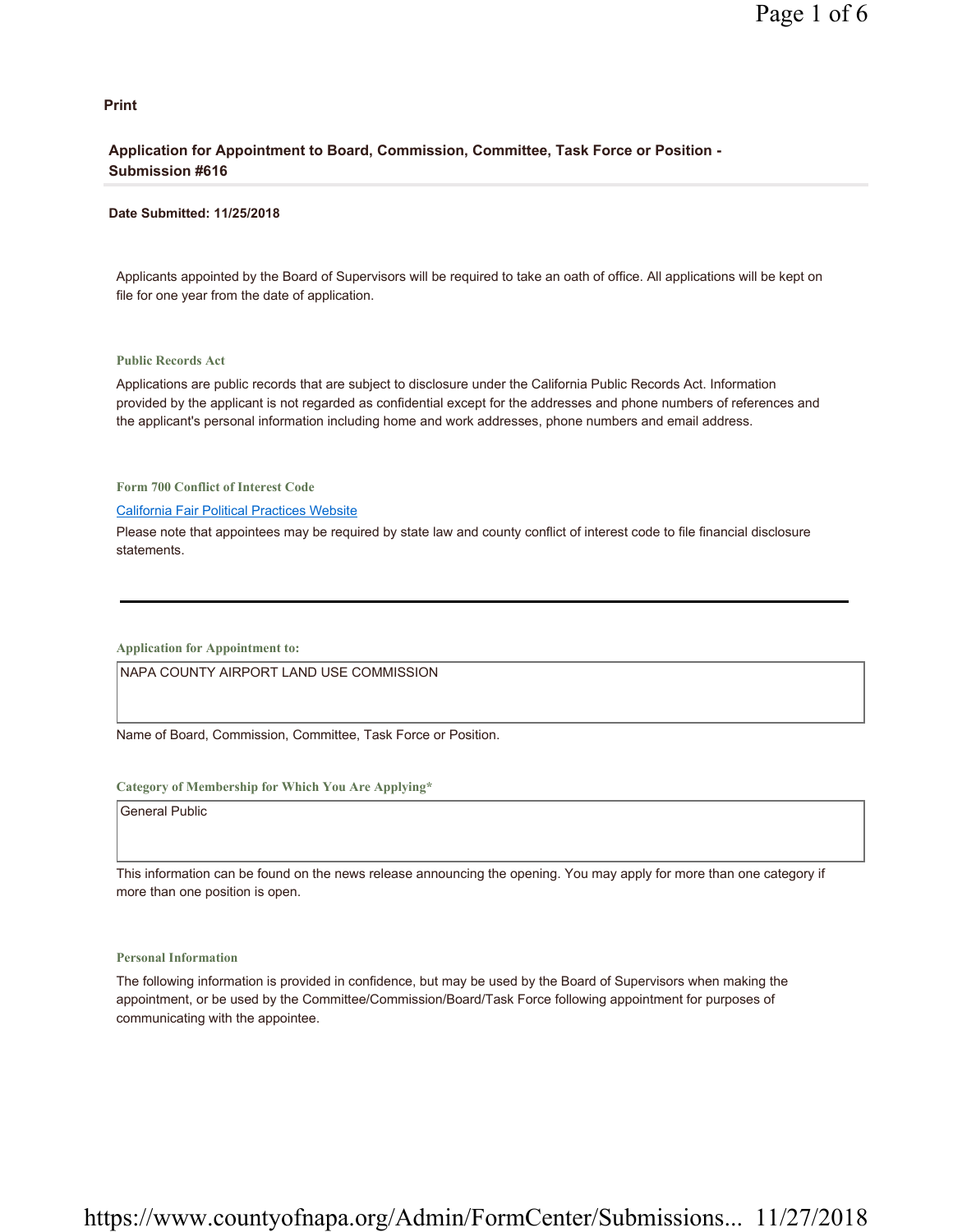### **Full Name\*** Kirsten Bartok Touw **Supervisorial District in Which You Reside\*** 3

**Home Address\***

| City*        | State* | $\mathbf{Zip}^*$ |
|--------------|--------|------------------|
| Saint Helena | 'CA    | 94574            |
|              |        |                  |
|              |        |                  |

| Phone* | <b>Email Address*</b> |
|--------|-----------------------|
|        |                       |
|        |                       |
|        |                       |

#### **Work Address\***

| City*        | State*          | $\mathbf{Zip}^*$ |
|--------------|-----------------|------------------|
| Saint Helena | <sup>1</sup> CA | 94574            |
|              |                 |                  |
|              |                 |                  |

#### **Work Phone\***



#### **Current Occupation\***

| aircraft financier        |  |  |
|---------------------------|--|--|
|                           |  |  |
| Within the last 12 months |  |  |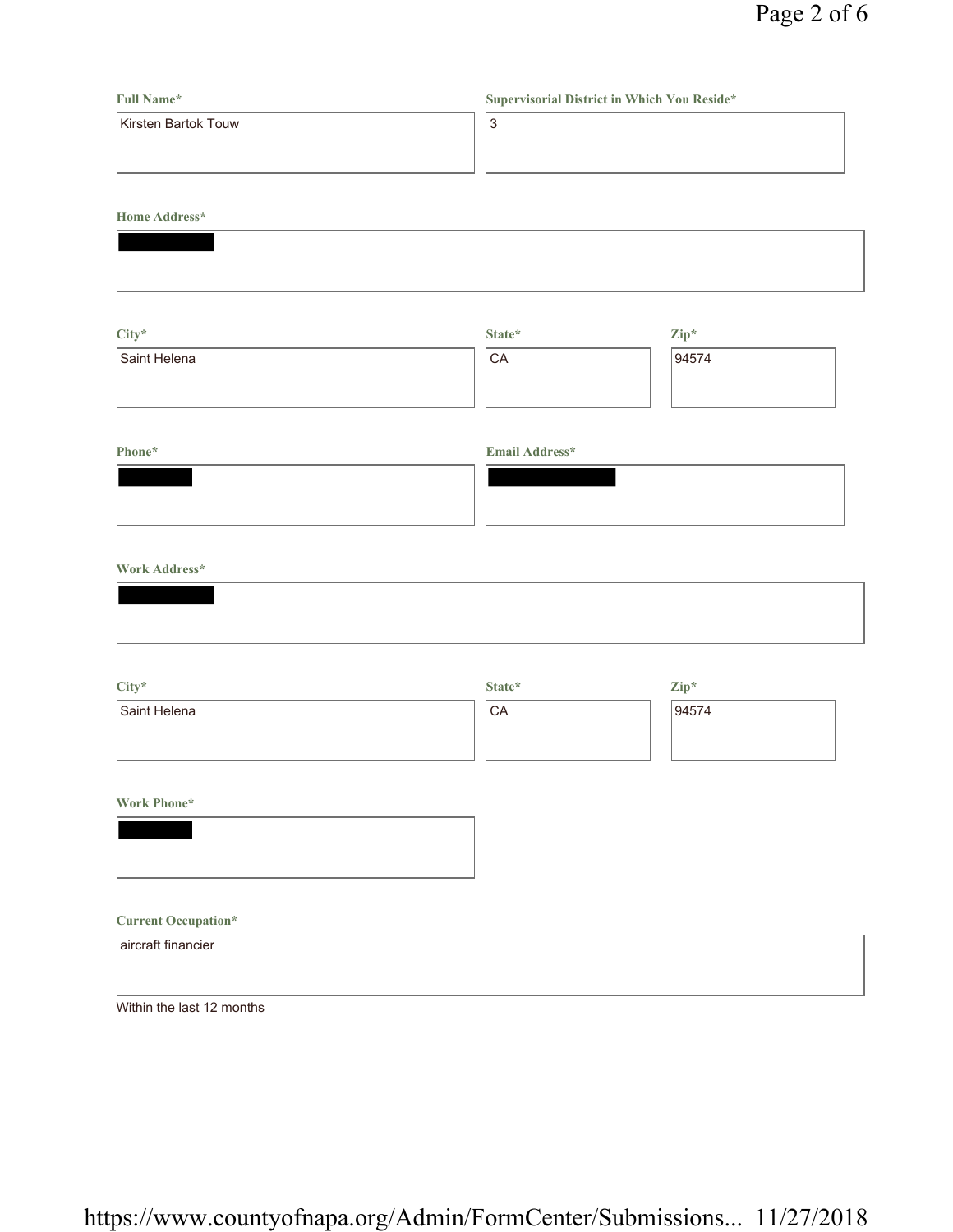#### **Current License**

Professional or occupational, date of issue, and expiration including status

#### **Education/Experience**

BA University of Pennsylvania and an MBA from Stanford University's Graduate School of Business. I founded a part 135 and part 145 fleet operator called XOJET, that today has 50 aircraft. I worked as VP of Corporate Development & Strategy at Hawker Beechcraft Corp. I currently founded and own an aircraft financing company, AirFinance. I also sit on Advisory Board to the National Business Aircraft Association.

#### **Resume**

Kirsten Bartok Touw Oct 2018 Napa for website.pdf

Attach a resume containing this and any other information that would be helpful to the Board in evaluating your application.

**Community Participation**

Active parishioner and volunteer, Grace Episcopal Church St. Helena. Basketball Coach Ages 6-8 St. Helena and Calistoga Boys and Girls Club.

Nature of activity and community location

**Other County Board/Commission/Committee on Which You Serve/Have Served**

None

**Public Actions that may impact Credit Rating**

List all court or other public administration actions impacting your credit rating within the past ten (10) years.

Provide names, addresses and phone numbers of 3 individuals who are familiar with your background.

**Reference 1**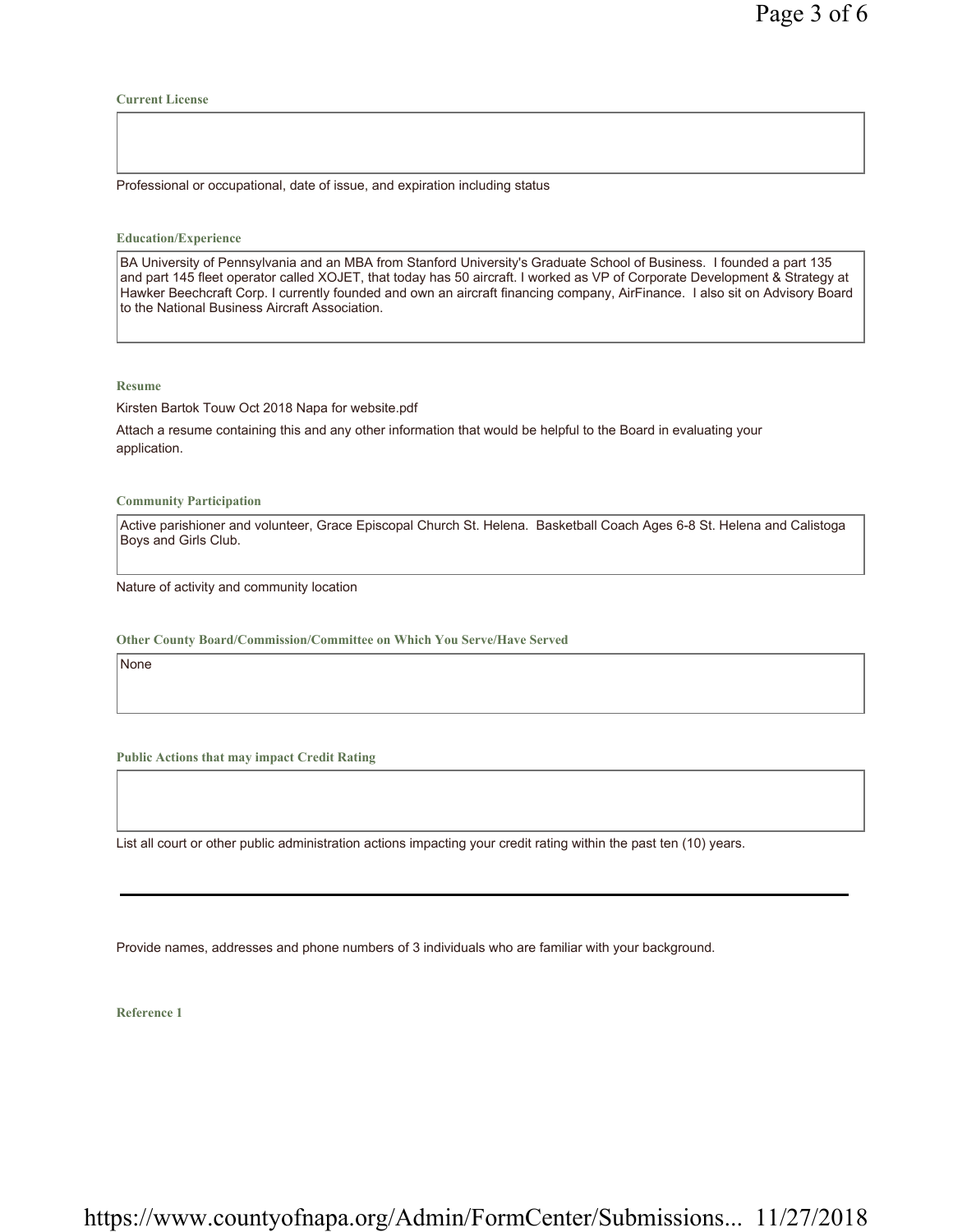| Name* | Phone*  |
|-------|---------|
| Jill  | Quirici |
|       |         |
|       |         |

#### **Address\***

| --------- |
|-----------|
|           |
|           |
|           |
|           |
|           |
|           |
|           |
|           |

| City*        | State* | $\mathbf{Zip}^*$ |
|--------------|--------|------------------|
| Saint Helena | CA     | 94574            |
|              |        |                  |
|              |        |                  |
|              |        |                  |
|              |        |                  |

#### **Reference 2**

| Name* | Phone* |
|-------|--------|
| Paul  | Leary  |
|       |        |
|       |        |

#### **Address\***

| City*<br>Napa | State*<br>CA | $\mathbf{Zip}^*$<br>94558 |
|---------------|--------------|---------------------------|
|               |              |                           |

#### **Reference 3**

| Name* | Phone*  |
|-------|---------|
| Susan | Boswell |
|       |         |
|       |         |

## https://www.countyofnapa.org/Admin/FormCenter/Submissions... 11/27/2018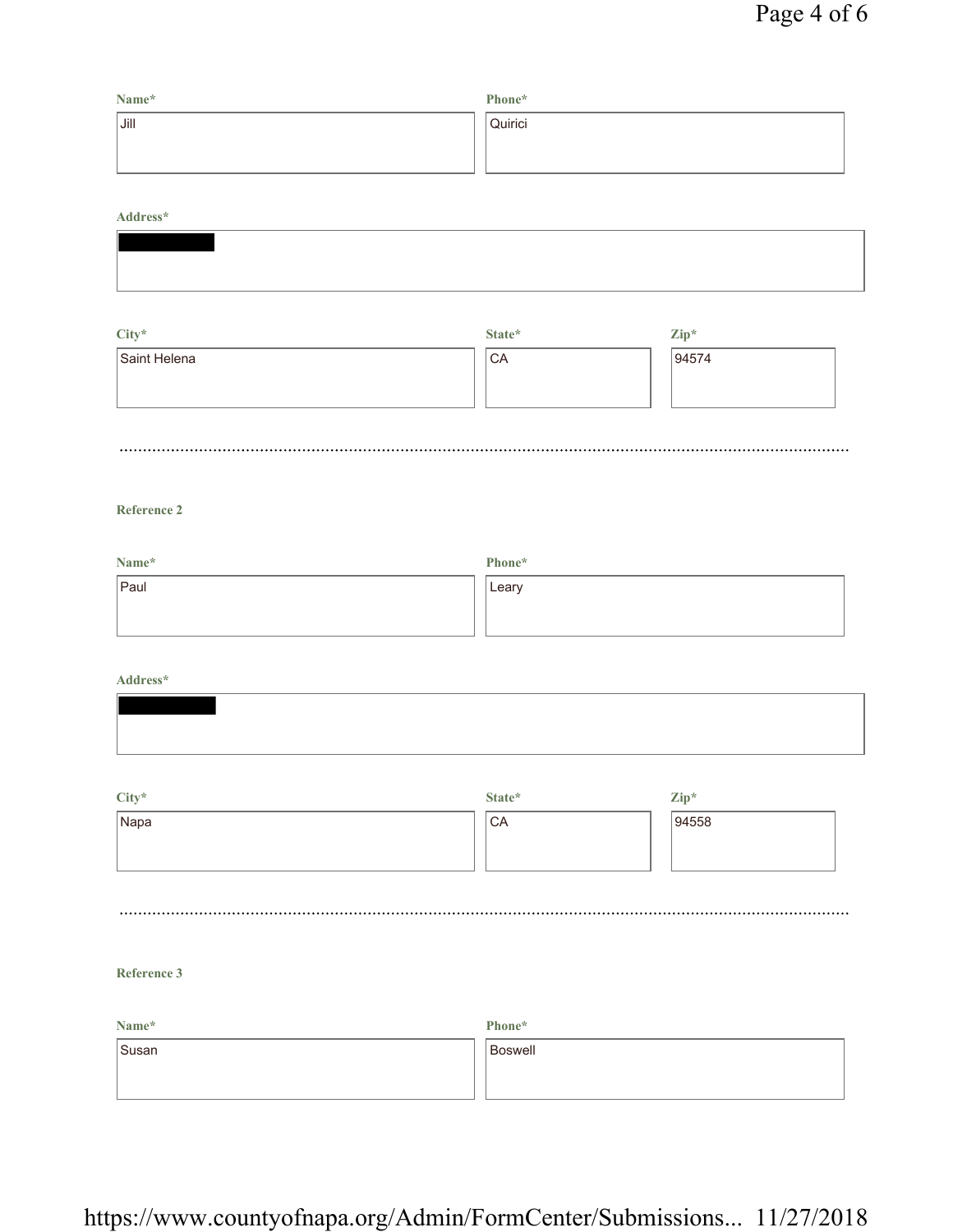**Address\***

| $\mathrm{City}^{\star}$ | State* | Zip*  |  |
|-------------------------|--------|-------|--|
| Saint Helena            | CA     | 94574 |  |

**Name and occupation of spouse within the last 12 months, if married.**

Paul Touw, Stellar Labs

For Conflict of Interest purposes

**Please explain your reasons for wishing to serve and, in your opinion, how you feel you could contribute.\***

Since moving to St. Helena full time in 2013 and enrolling our three young children in school here, I have tried to become more involved in the Napa County community and find ways to give back. Last month I became aware of the opening on the Airport Land Use Commission, and given my experience in aviation it seemed like an exceptional way to combine by professional work with my desire to get involved in the community. We moved to St. Helena because we wanted to be a part of a small community and to have our children grow up in an agricultural area away from the "hustle and bustle" and eroding values we saw in city life. I look forward to using my experience to help Napa County retain what is special about our unique region.

**Responded**

Yes

**Completed**

Yes

**I declare under penalty of perjury that the foregoing is true and correct.\***

**V** Yes

**No** 

#### **Electronic Signature Agreement**

By checking the "I agree" box below, you agree and acknowledge that 1) your application will not be signed in the sense of a traditional paper document, 2) by signing in this alternate manner, you authorize your electronic signature to be valid and binding upon you to the same force and effect as a handwritten signature, and 3) you may still be required to provide a traditional signature at a later date.

 $\boxed{v}$  I agree.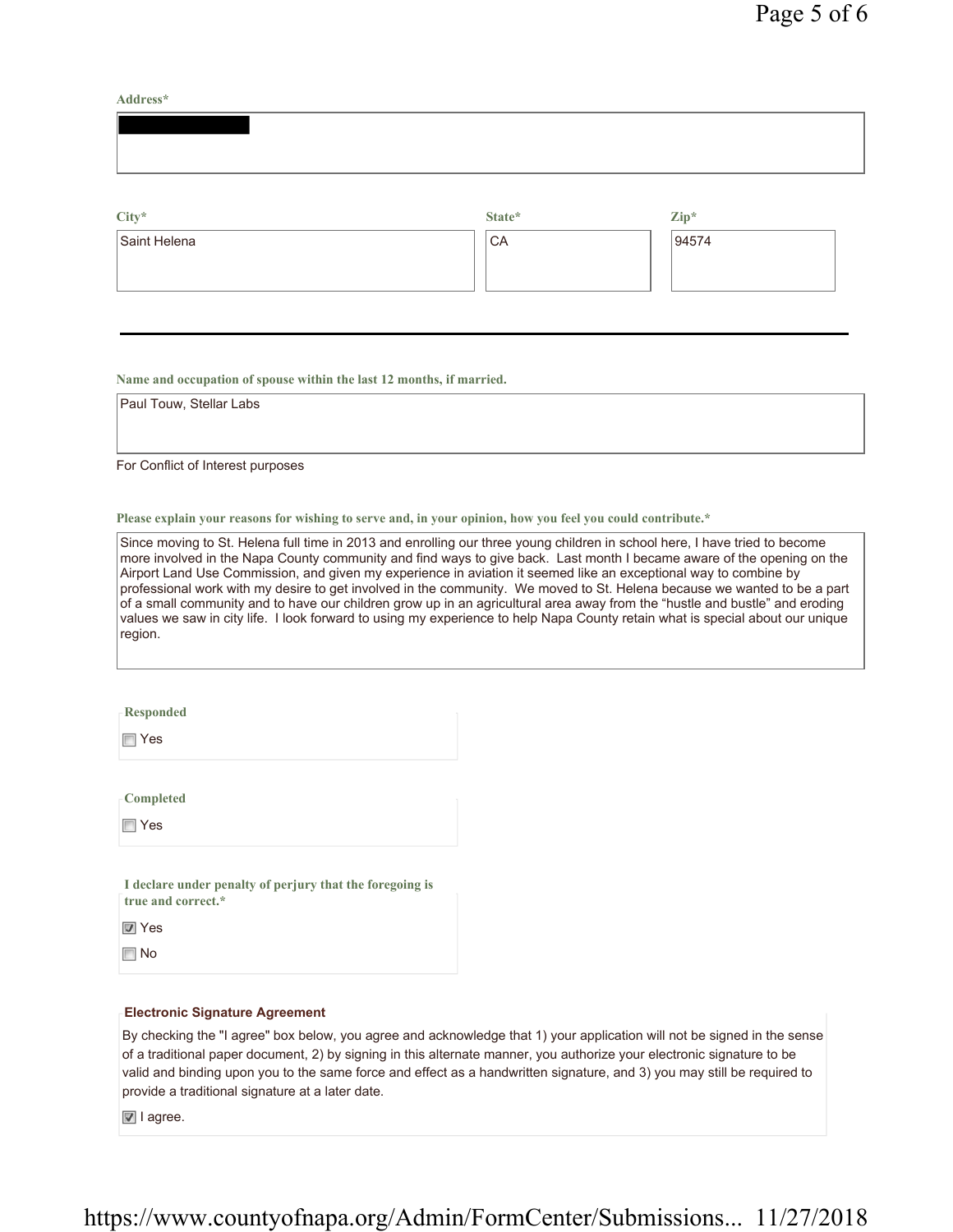| <b>Electronic Signature</b> | Date       |
|-----------------------------|------------|
| Kirsten Bartok Touw         | 11/25/2018 |
|                             | 12:30 PM   |
|                             |            |